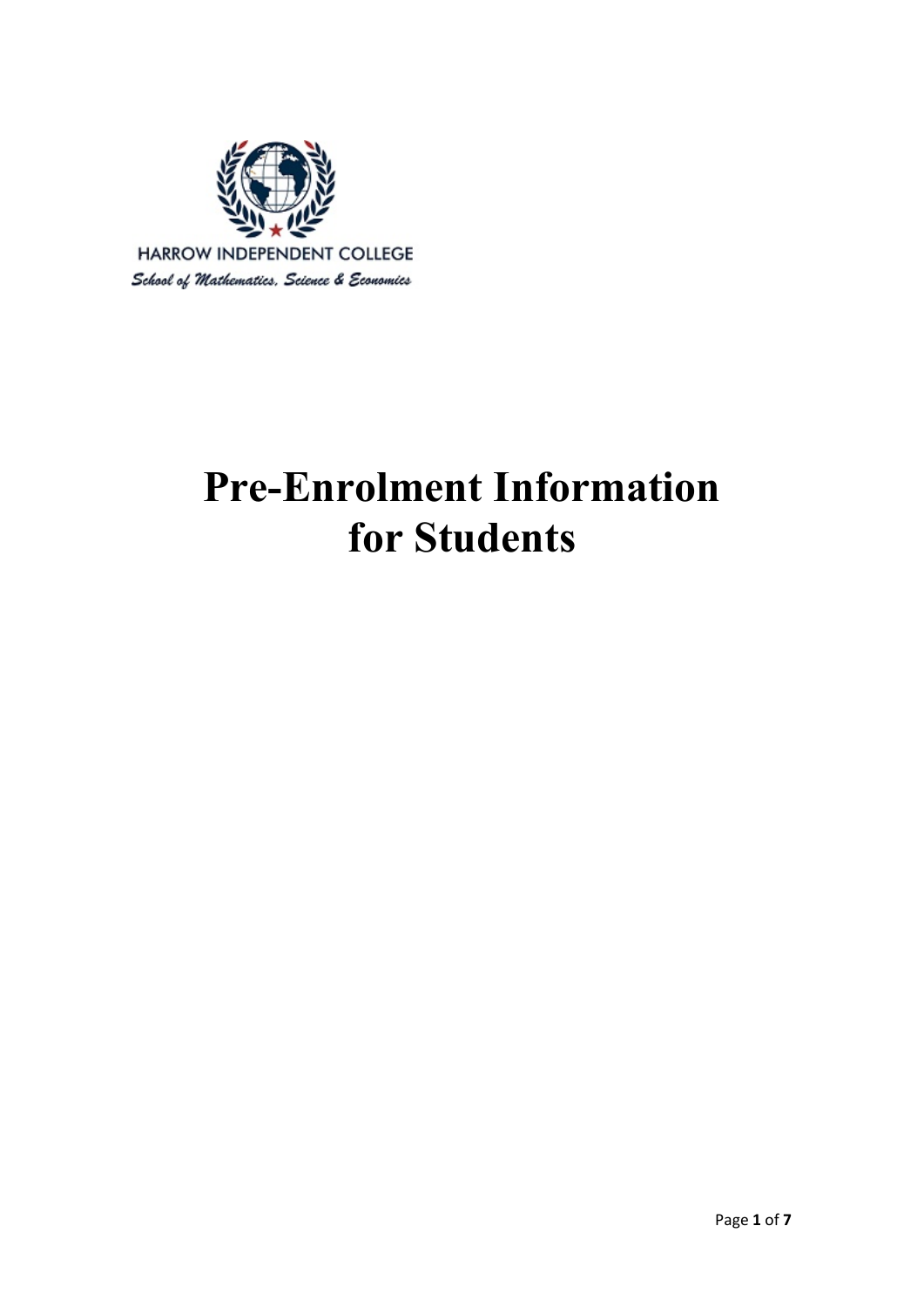# **Enrolment**

When you arrive at Harrow Independent College you will be welcomed to the campus during our enrolment day. Enrolment is the administration process you will attend when you first arrive at Harrow Independent College, and it will involve registering for classes, settling any outstanding fees, and collecting books and timetables. It is also an opportunity for you to meet academic and administrative staff, open a bank account, apply for your student discount card, and much more. For enrolment dates please contact:

Admin :

Email: Admin@harrowindependentcollege.co.uk

We look forward to welcoming you at Harrow Independent College for your future studies.

## **Documents to be presented at Enrolment**

You must submit the following documents at enrolment:

- Three passport-sized photographs
- Photocopies of qualifications (if in a language other than English, please provide English translations certified by a relevant authority)
- Evidence of work experience, where applicable
- Course fees
- Passport with valid visa
- Unconditional Offer Letter issued by the Institution
- Registration document issued by the relevant awarding body (if applicable)
- Address (with postcode), telephone number/mobile telephone number and email ID
- Overseas address (with postcode), telephone number/mobile telephone number and e-mail ID, if applicable

#### **The Institution will present the following documents:**

- Welcome Pack
- Health & Safety Instructions
- Who is who
- Student Handbook
- Enrolment letter
- ID Card
- Class time-table
- Personal Tutor's details
- Change of Contact Details Form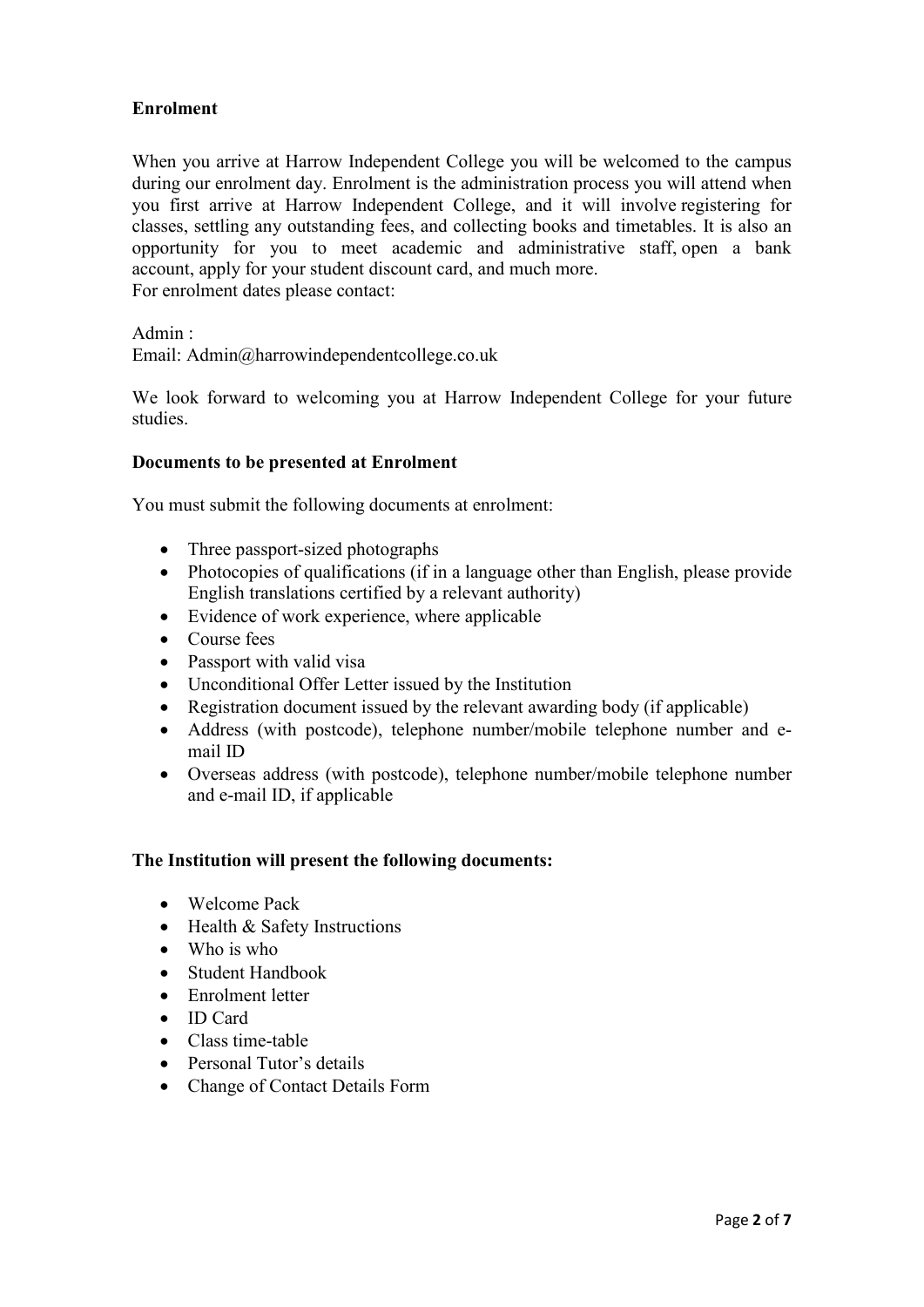# **Induction**

Induction follows enrolment and is designed to familiarise you with the Institution campus. You will be introduced to your course leaders, learn about study materials and our library, and meet your fellow students. Induction Day is good fun that includes a variety of social events that have been designed to give you a flavour of studying and living in this area

# **Learning & Assessment**

Harrow Independent College's learning philosophy is based on assisting students to form broad conceptual understandings while gaining depth of knowledge, skills and attitudes that will benefit them in their chosen field. This is achieved by focusing on learning outcomes for the students and implementing a range of different teaching methods to cater to the different learning styles of individuals.

# **Lectures**

A lecturer will talk about the subject of study, and students are expected to take notes, even where handouts are provided. They are designed to give a basic understanding of the particular subject which a student will be expected to enhance through private research.

## **Seminars**

These are interactive discussion groups. The tutor will discuss a pre-arranged topic with the class, who are expected to have prepared and read in advance in order to take part fully in the debate. Students may be asked to prepare a presentation for the class, which will then lead to the discussion.

# **Class Tests & Mock Examinations**

Harrow Independent College administers class tests and mock examinations in order to prepare students with adequate knowledge and understanding for the final assessments.

#### **Assessments**

The method of assessment depends on the course you are pursuing. Some courses are assessed by unseen examinations only, while some others are by both assignments and examinations.

# **Students Complaints Procedure**

Harrow Independent College endeavours to create a positive learning environment for students, one in which each student has the opportunity to achieve their personal best. Part of the maintenance of that positive environment is a fair and open complaints and appeals procedure made available to all students.

#### **Informal Complaint**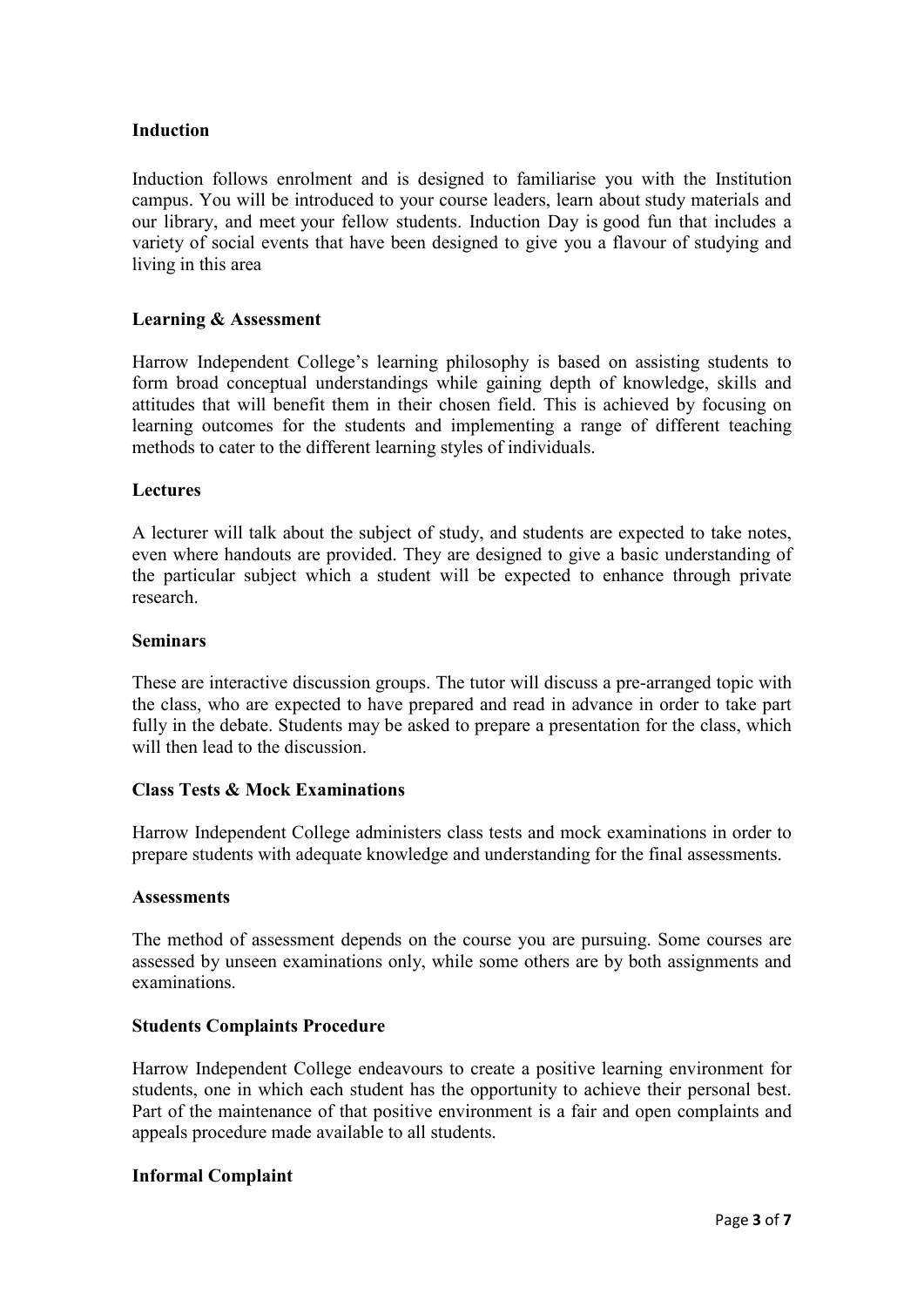This is a less formal procedure where a complainant may raise his or her concern about the way the services were provided. The complainant simply may see the complaint officer and orally inform the matter which will be dealt with immediate basis. However, if the matter is serious and the complainant is utterly dissatisfied, the compliant officer will rather accept the complaint as a formal one.

# **Formal Complaint**

If a student or a visitor wants to bring a serious complaint about any matter in relation to the way the services are provided, the complainant may bring a formal complaint. It requires the complainant to take a complaint form from the reception. The complainant may also additionally write his or her allegations in addition to filling the complaint form.

# **Student Disciplinary Procedures**

Students are recommended to follow the academic standard code of practice in order to keep a good atmosphere in the Harrow Independent College campus. The students must not break any of the standard practice such as unfair means in the examinations, intimidation to fellow students or any academic or administrative staff of Harrow Independent College However, if any student is found in breach of academic code, the academic disciplinary committee will take the necessary action to keep the student in line with his or her conduct. More information about Student Disciplinary Procedure can be found in our Student Hand Book.

## **Fees**

Students who are on full time courses may pay their tuition fees in a single payment at the time of enrolment or by instalments.

**Single Payment**: Single payment should be made within 30 days of the course start date. Students paying tuition fees in a single payment may receive 5 % discounts.

**Payment by Instalments**: Students who are on full-time courses may pay by three instalments. No supplementary charge will be added to the tuition fees.

The following conditions will apply to those paying by instalments

- Students who choose to pay by instalment(s) must continue to do so until the full balance of the course fee is paid in full.
- A facility to pay by instalments may be withdrawn or charged an interest from individuals who fail to meet instalment deadlines promptly or their cheques are dishonoured.

# **Refunds**

The Institution assumes that all prospective students will have thought long and hard about taking up a course and therefore applying for admission.

However, the Institution understands that there are many reasons for wishing to withdraw from a course, both before and after courses have commenced.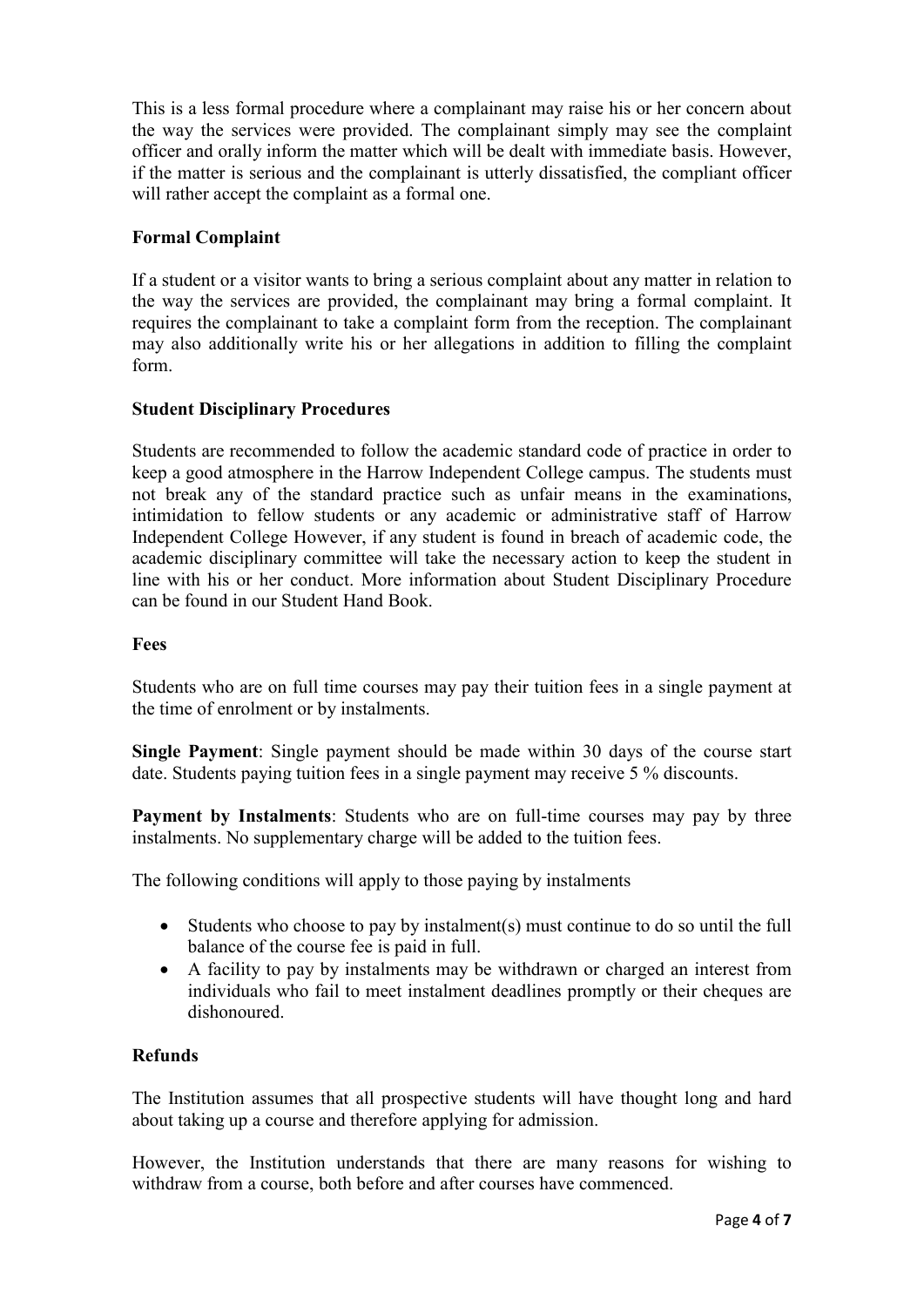Consequently, the Institution pursues a policy on refund of fees. Please refer to our 'Policy and Procedures for handling of Deposits, Fee payments and Refunds' for full information about our refund policy.

# **Student Suspension and Cancellation of Enrolment**

Student enrolment can be suspended or cancelled by the Institution if a student is found to be in breach of any terms and conditions of the home office. However, students have the right to appeal against the decision.

# **Definitions**

**Suspension**-temporary postponement of enrolment during course.

**Cancellation**– cessation of enrolment in course.

Harrow Independent College may temporarily suspend or cancel enrolment under the following circumstances:

- Student's misconduct
- Non-payment of outstanding fees
- Persistent non-attendance
- Persistent failure in making progress

# **Student Attendance**

According to Harrow Independent College's Attendance Policy, students must attend a minimum of 80% of their whole course of study.

- 1. If a student is absent in 3 (three) expected contacts and that absence is not excused, he/she will be given a warning by E-mail/Telephone.
- 2. Students who have been absent for 6(six) expected contacts will be issued with a written warning stating that the student will be expelled contacts. If the student is absent for 10 (ten) expected contacts, he/she will be terminated from the Institution.
- 3. Finally, the Institution will also notify the home office immediately of the student's failure to comply with the Attendance Regulations (non- EU students)

For more information about student attendance, please refer to our 'Procedures for Recording and Monitoring Students' Attendance'.

# **Conduct**

Harrow Independent College promotes a productive and harmonious learning environment. Students are expected to conduct themselves responsibly on the Institution premises. Misconduct may result in suspension of the student from the Institution. In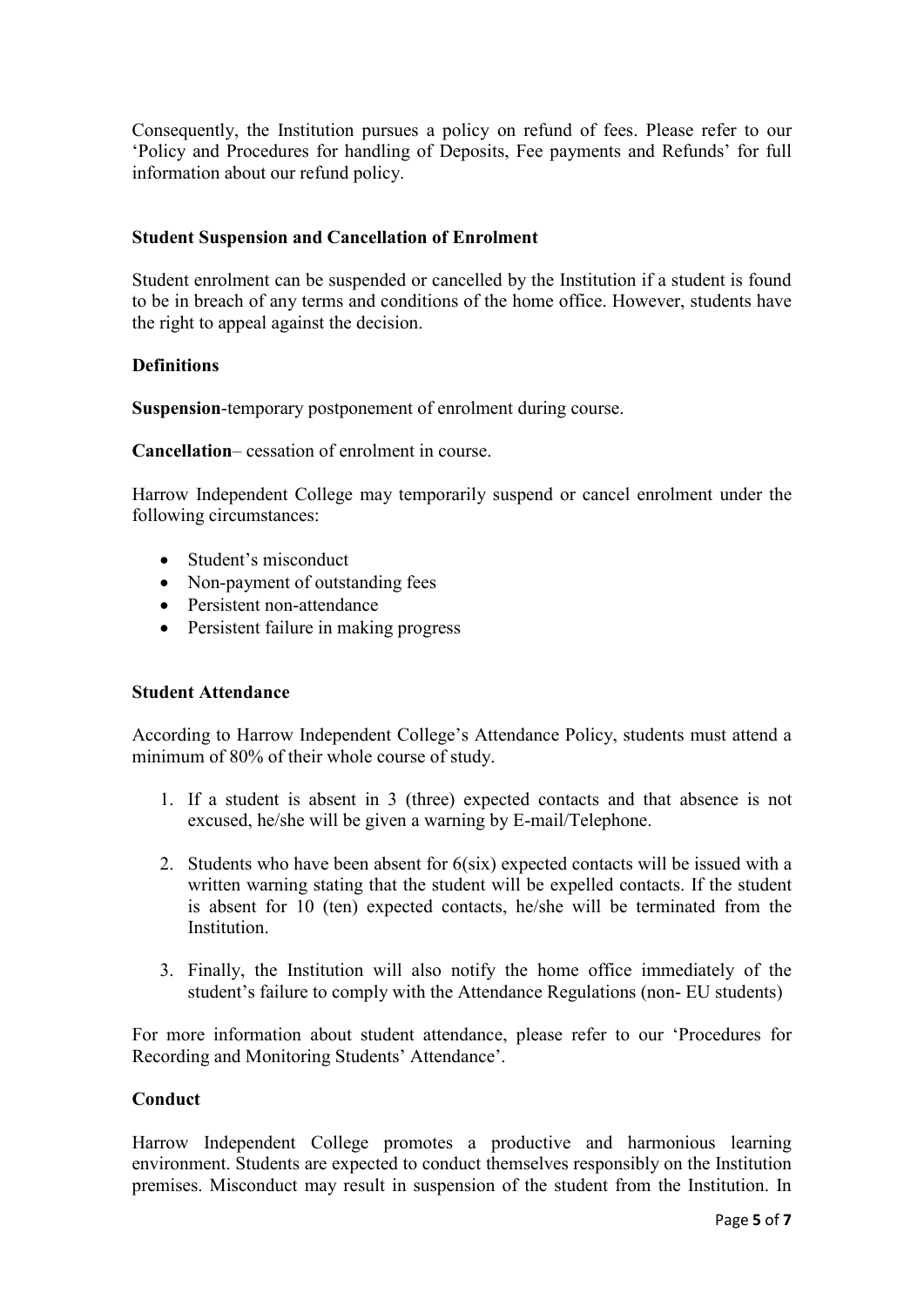such cases no refund of fees will be given and any outstanding tuition fees will be payable.

# **Visa Renewals (Non-EU students)**

Please note that the Harrow Independent College does not provide immigration advice or service to the student. If students need help in terms of any refusal or specialised immigration advice they must contact a lawyer.

If your visa expires while studying with us, we will provide you a supporting letter for the extension of the visa which will confirm that you are enrolled as a full time student at the Harrow Independent College. Please note that you should request this at least 21 days before your visa expires. We will also provide you with a letter of attendance in support of your visa application to immigration departments. Please note that we will write the confirmation of your attendance on the basis of your actual attendance. So, make sure that you regularly attend the lectures.

## **Academic Progress**

You are required to make overall significant progress in order to achieve your goal; enhance your career prospect and comply with the regulations of immigration departments. You are permitted to proceed with your approved course of study only if you maintain satisfactory progress as evidenced by attendance at classes, satisfactory performance in examinations and the proper completion of such other work/task as may be allotted to you. Please note that if your progress is unsatisfactory, you will be given extra care and support and other relevant remedial measures to help you make progress. At the same time, you will be warned about the consequences you might face due to your unsatisfactory progress. If you persistently make unsatisfactory progress even after pursuing our remedial measures under a given a period of time, you may eventually be excluded from the Institution and your details will be reported to the immigration department. Further information relating to your Academic Progress can be found in Harrow Independent College Policy and Procedures on Monitoring and Reporting Students' Academic Progress. You are strongly encouraged to contact your personal tutor who will be able to assist you should you have any queries regarding Academic Progress. If in the early and mid-term monitoring your progress is unsatisfactory, you will be given  $1<sup>st</sup>$  warning letter, if you fail in the Final Examination of the Awarding Bodies in the 1<sup>st</sup> attempt, you will be given  $2<sup>nd</sup>$  warning letter, if you fail in the Final Examination of the Awarding Bodies in the  $2<sup>nd</sup>$  attempt, you will be given final warning letter, and if you fail in the Final Examination of the Awarding Bodies in the 3<sup>rd</sup> attempt, you will be terminated from the college and the Immigration department will be notified immediately. All re-sits are subject to the awarding body's regulations.

# **Re-Sits & Retakes**

You are expected to finish your intended course on time in accordance with the advised Institution course start and end dates. Each student is also expected to pass their examinations/assignments/ dissertation as per the Awarding Body/Institution schedule. If you are unable to complete the course and pass the examinations you will have to pay an additional fee to the Institution and the awarding body/Institution in order to re-sit or